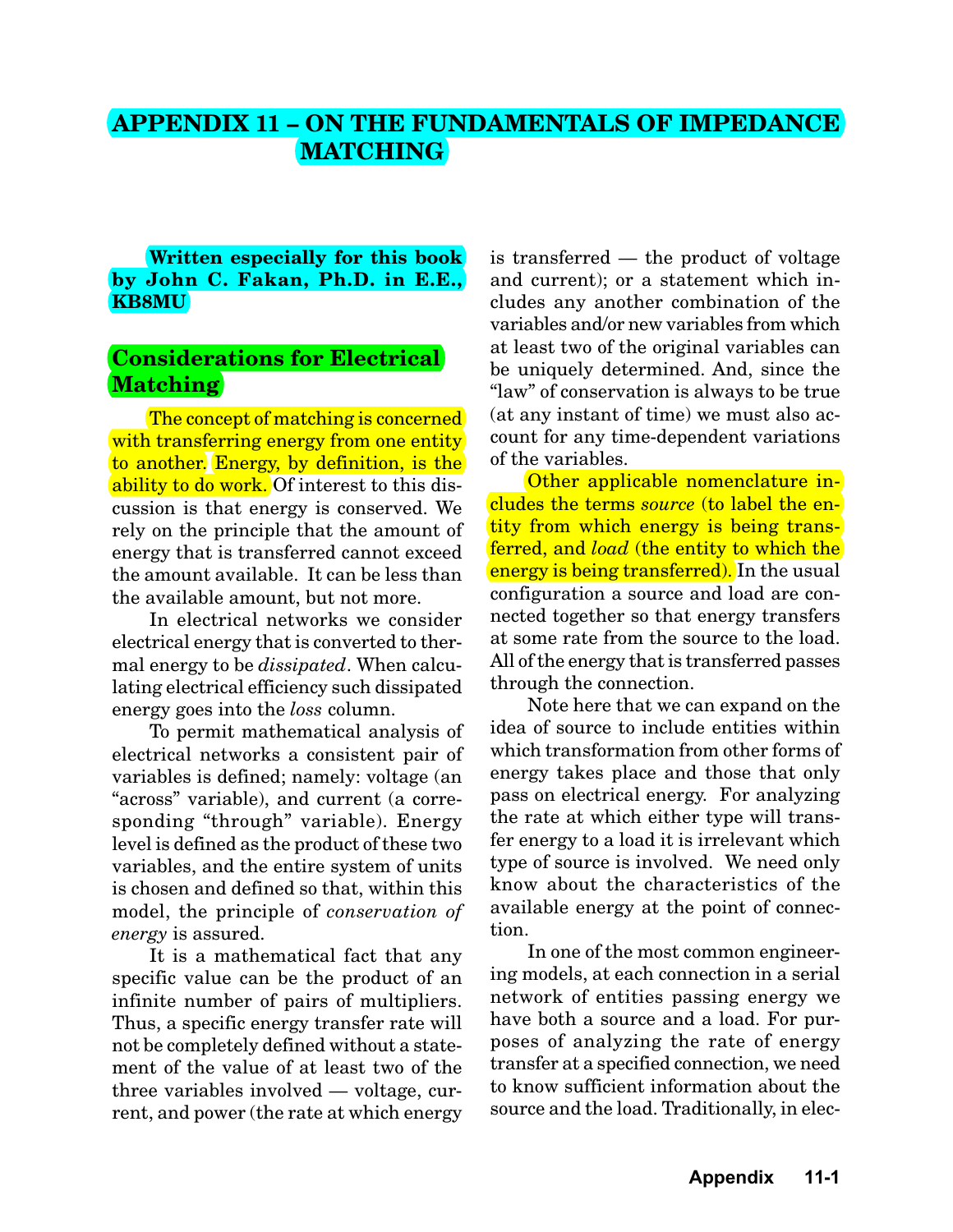trical engineering, for the source, we specify the maximum power level and the mathematical ratio of the voltage and current at which that power level is available. The ratio has been given the name *impedance*. For the load side of the connection, we specify the impedance at which the load will accept energy.

Of considerable interest, but of no relevance to the determination of the rate of energy transfer, is how the impedances of source and load are established. A simple resistor, for example, will present an impedance numerically equal to its electrical resistance. That is, a specific voltage will exist across it for a given value of current passing through it. Thus the instantaneous ratio of voltage to current which is defined by its electrical resistance is also identical to the ratio of voltage to current it presents as a load when connected to a source. In most cases, however, the situation is not nearly as simple. The load impedance presented by a transmission line is established by such factors as the impedance of the load connected at the other end (at which connection the line serves as a source), and perhaps also on the length of the line for situations where the variables are time variant.

Sources of the type where transformations from other forms of energy take place are particularly interesting. An electrical battery cell transforms chemical energy into electrical energy, which is then transferred to the battery's electrical load. The chemical processes within the cells and the number and the connection configuration of the cells determine the power level and impedance at which the energy is available from the battery. Note that the ratio of voltage to current at which the energy is available is not necessarily due to dissipative processes. In the case of common battery cells the chemical processes that determine the impedance are primarily non-dissipative.

Getting back to the analysis of energy transfer at the connections in a network, we should be able to identify some simple consequences of our model and some special cases where the results are somewhat intuitively obvious. The standard model tells us that a load that presents a lessthan-infinite voltage/current ratio to the connection will respond to any applied voltage with a current flow. If the relationship between voltage and current is linear (ie: current and voltage are proportional to one another) and known (for both the source and the load), and we know one other value (such as the no-load voltage of the source) we have sufficient information to determine the rate of energy transfer across the connection. (Note that instead of the no-load source voltage we could use the source's short-circuited current, or we could use the power level established with any other known load connected.)

For any source with a proportional voltage/current relationship the product of voltage and current (power level) will have a maximum. (This is a characteristic of the mathematics and has nothing to do with such things as limits imposed by the components used in the network. Good engineering design assures that the practical limits exceed the mathematical limits.) Therefore, if a particular load results in a combination of voltage and current that differs from the specific values that result in the maximum power level, the energy transferred to the load will be less than the maximum available.

Consider a source with the simple relationship that the voltage varies linearly from 10 to 0 volts when the current varies linearly from 0 to 10 amperes. In other words, a characteristic of this source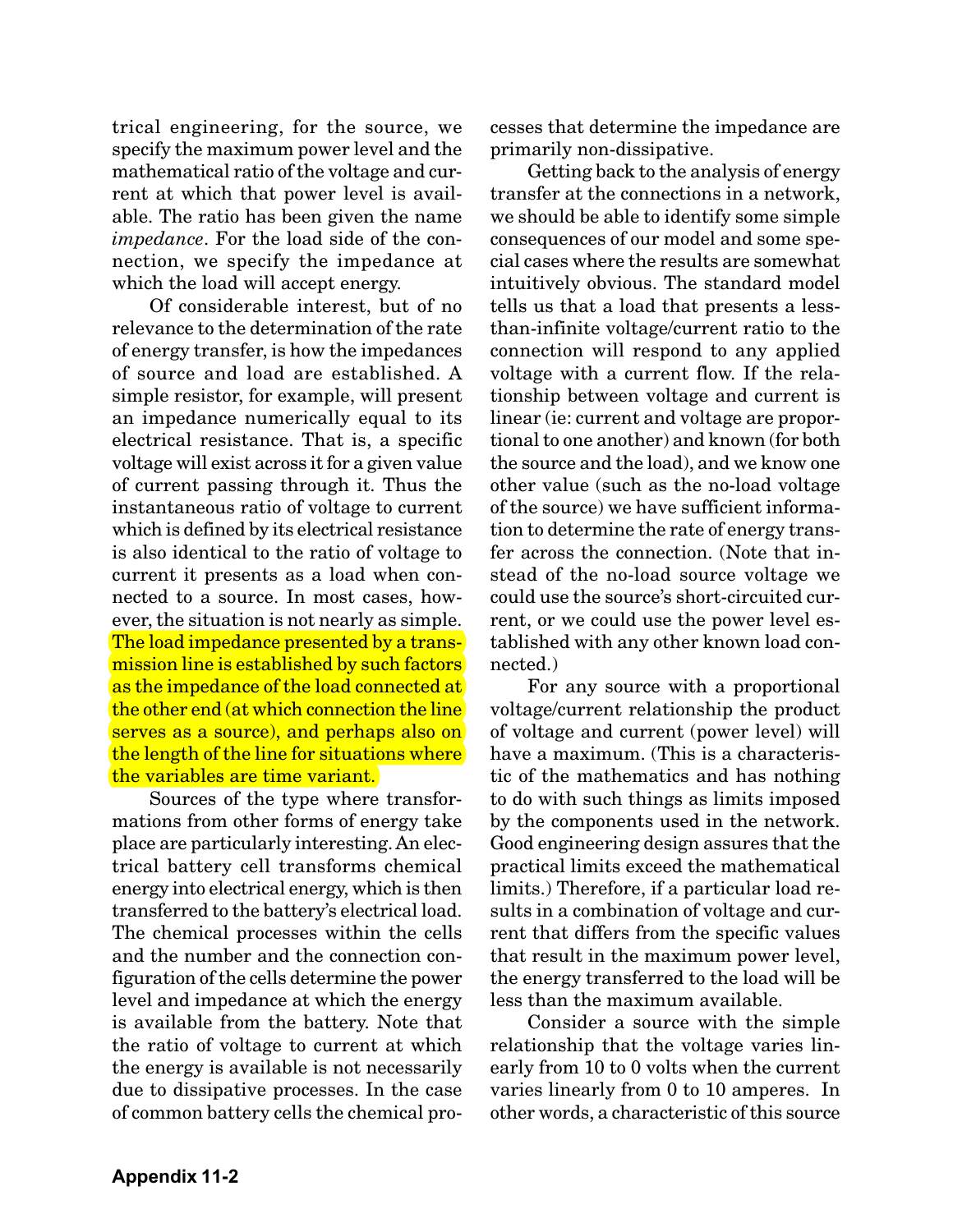is that when current is drawn from its terminals the voltage across those terminals will decrease in proportion to the instantaneous value of the current. At either extreme the product of voltage and current is zero (i.e:  $0 \times 10 = 10 \times 0 = 0$ ). At 5 volts and 5 amperes we have a product of 25 (25 watts) which turns out to be the maximum value for all possible mathematical products of the voltage and current. All other combinations result in a product less than 25 watts. This is still the case even if the voltage and current vary in time. The instantaneous results must still be the same. The mathematics will just be more complicated. If the variation is sinusoidal the mathematics will again be relatively simple. In any event, the maximum rate of energy transfer from source to load occurs at one specific operating point for any system where the variables are proportionally related.

Another way to look at this principle is to consider that in order to take all possible energy from the source the load must simultaneously make use of all of the voltage *and* all of the current at the operating point where the source is at it's maximum power level.

For the single path, series connected network we have been discussing the source and load voltages and current levels will always be equal in magnitude at the connection. To keep the mathematics consistent we need to do something about the arithmetic sign for the "through" variable, current. The common convention is to define currents flowing into an entity as positive. Thus the load current will be positive when the source current is negative. The mathematics then tells us that when the voltage applied to a simple load is increased the current will also increase in proportion — the constant of proportionality being the load's voltage/current ratio (impedance). Using this same convention for the source we have a negative proportionality (the source's impedance) that says the voltage decreases with increasing current. Further convention is to differentiate the two by simply calling them the *source impedance* or *load impedance* without use of the sign. **Note that a** given device can exhibit a source impedance that is completely different from its impedance as a load. A primary chemical battery cell is just one example. A diode is another.

Now let's take a careful look at the condition where the load is such that the source is operating at the point where maximum energy transfer is taking place. The voltages and currents are the same magnitude for both source and load and the voltage-current product is at the maximum for the source. Since the current level is determined by the load as a function of the source voltage it must be that the characteristic voltage/current ratio for the load is the same as that for the source. Using the simple source described above as an example, if the load is such that an applied 5 volts results in a 5 ampere current then the power level in the load is 25 watts. Since that is also the maximum power level for that source it must be that any other load condition will result in a lower power level.

But, what if the source voltage and current are time varying and not in phase? Let's assume our simple source is operating as a sinusoidal source (AC) and the values expressed for the variables are RMS values. The mathematics still produces the same results. We can cause a phase difference between the source voltage and current by introducing a reactive element (say a capacitor in parallel with the output terminal). This will result in a different instantaneous voltage/current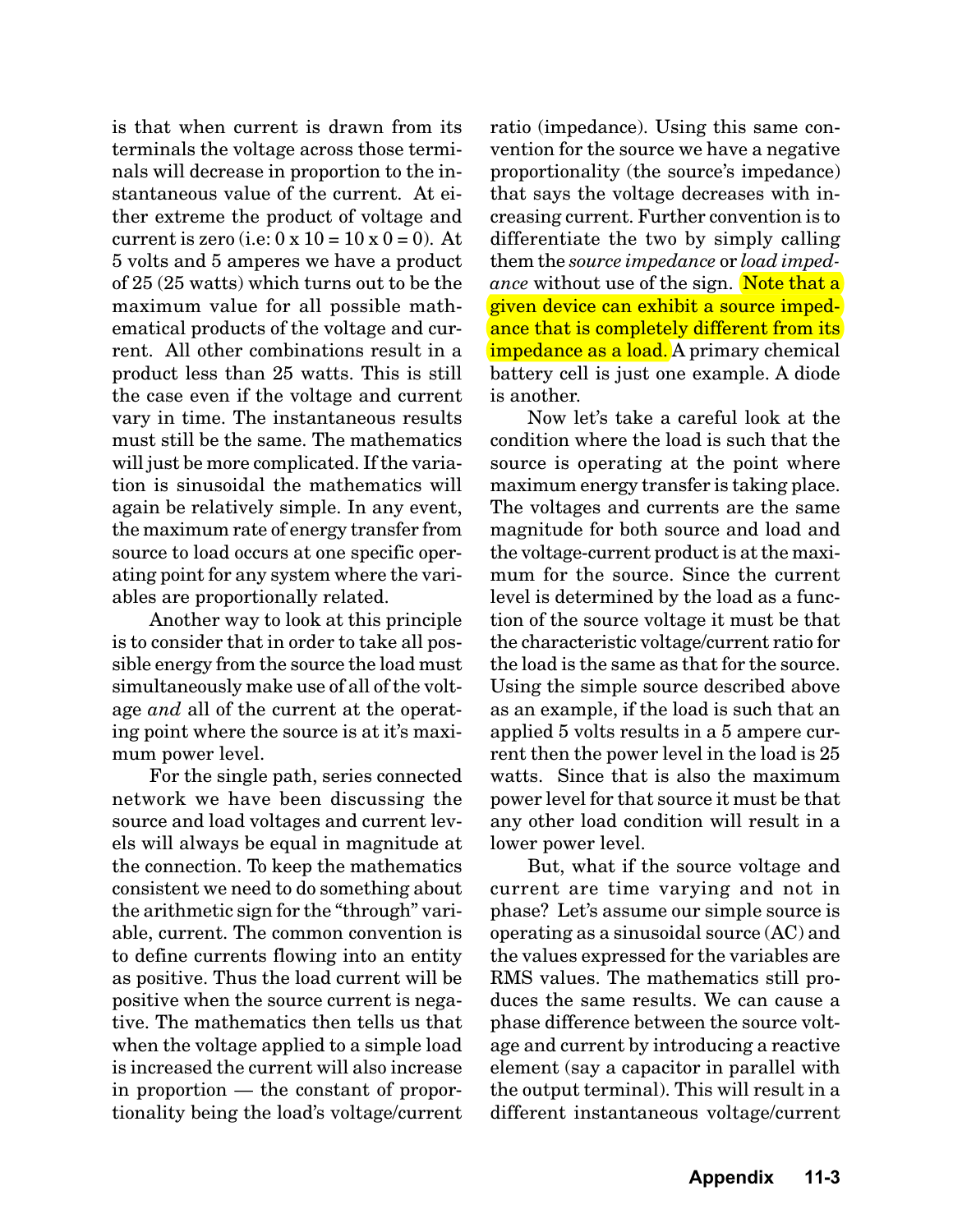ratio for the source. (i.e: The source impedance is now different because of the introduced phase shift.) For the same load connected to the source the instantaneous product of voltage and current will be less than the original 25 watts because of the phase difference. If the phase difference can be reduced or eliminated the instantaneous product can be increased up to the maximum 25 watt level. This can be accomplished simply by placing an appropriate inductor across the load's terminals.

I find it interesting to note that if the two reactive elements (the capacitor attached to the source and the inductor attached to the load) are considered together they form a simple parallel LC circuit across the connection. Because the reactance of each is the same value this LC circuit is resonant at the operating frequency and thus takes no energy from the connection. It also draws no net current from the connection at any voltage so it effectively displays an infinite impedance to the connection. Thus we can eliminate it from consideration and we are right back to the simple case.

But what about the impedances for the modified source and load? They are not the same because of the differences caused by the two different reactive elements. The convention is to state the outof-phase voltage/current ratio as a complex number with the imaginary part of the number representing the reactive part. Because the reactances for the source and load are equal in magnitude but opposite in direction their impedances are simply the conjugates of one another.

Thus we can conclude that to design a load to operate at the mathematical maximum power level when connected to a specific source, the impedance of the load must be the complex conjugate of the source impedance. Any other value results in a lower power level.

Conversely, if the maximum available power level (as determined by the math not the component ratings) is realized through adjustment of the load impedance then it follows that the source impedance must be the complex conjugate of that load impedance.

If the characteristics of a source are such that it behaves approximately in a linear fashion, the conditions for matching to obtain maximum energy transfer will also be approximately the same.

Determining the output characteristics of a non-simple device, such as an RF amplifier using a pulsed active component as a part of its circuitry, is not a simple process. The usual RF amplifier also includes parallel energy transfer paths that further complicate rigorous analysis. The non-linear action of the active device in class-B and class-C circuits is hidden from the output terminal through the combined effects of the parallel energy paths and the energy storage capabilities of the tank circuit.

It has been my experience that the output characteristics of even class-C amplifiers are very close to those of ideal linear sources, and I thus conclude that there is no valid reason to preclude use of the various theorems for analyzing energy transfer to loads connected to these devices. Determination of an amplifier's output impedance is probably best accomplished by finding the load that results in the maximum power level and then using the Complex Conjugate Theorem to define the impedance of the source. If the amplifier's output is reasonably linear it is not even necessary to find the point of maximum power. Simply determining two operating points may be sufficient to extrapolate to the impedance.